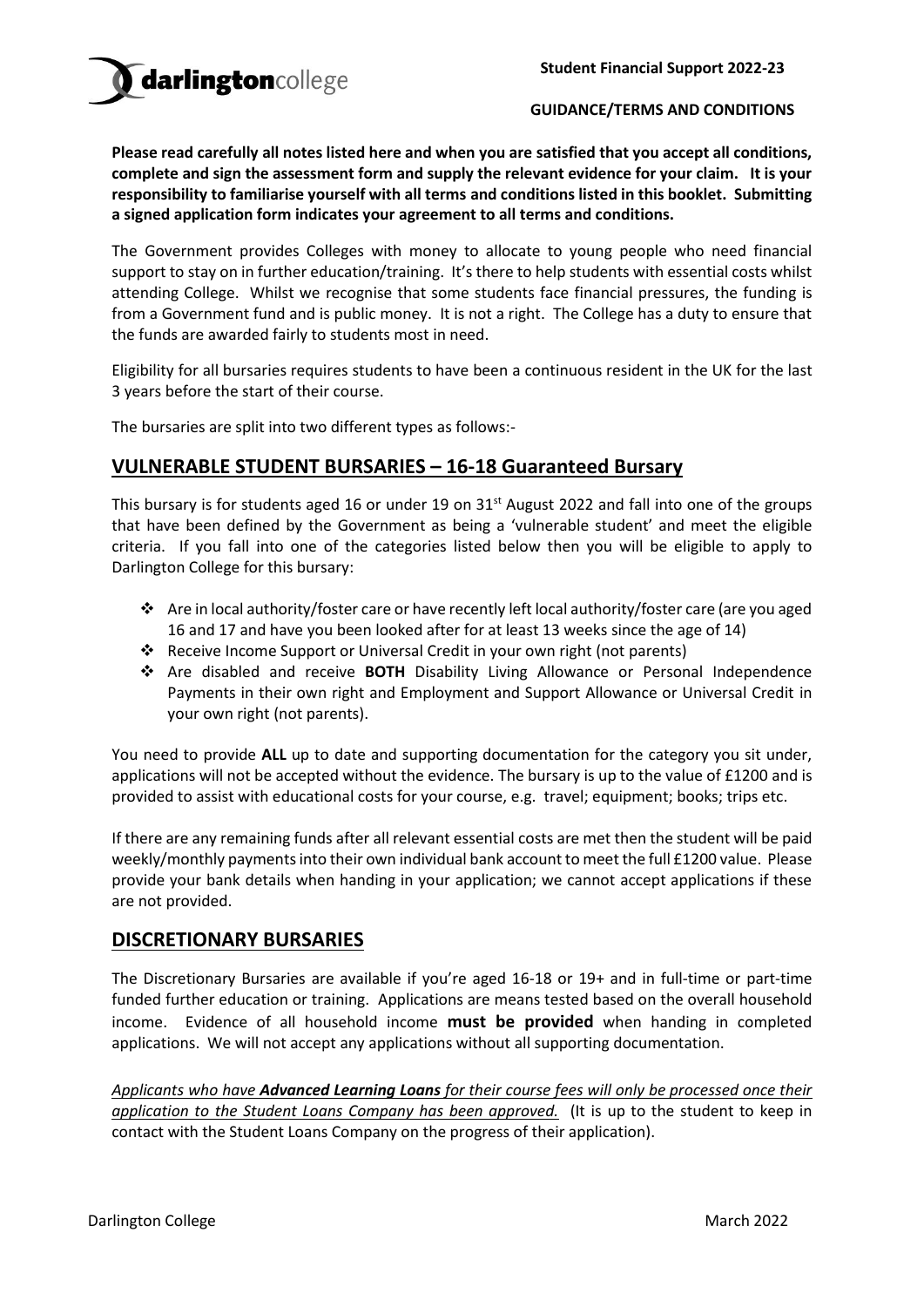# **All awards are made subject to students meeting agreed standards relating to attendance (not falling below 90%) and standards of behaviour. Failure to meet these standards will mean withdrawal of funds.**

# **HOW TO APPLY**

- The student finance application form can be downloaded from the college website: <https://darlington.ac.uk/school-leavers/financial-help/>
- Collect a form from the Student Services Centre
- Telephone Student Finance on 01325 503037 or email [studentfinance@darlington.ac.uk](mailto:studentfinance@darlington.ac.uk) and request a form to be sent to your home address.

Students need to fully complete the STUDENT FINANCE APPLICATION FORM and hand it in to Student Finance with all supporting documentation of the household income which has been declared on the application form, any incomplete/incorrect evidence will be handed back to the student until all evidence can be provided. Applications are means tested on the overall household income (16-18 – under £35,000\*; 19+ – under £40,000\*; Advanced Learner Loan – under £35,000\*).

If you are relying on one of these funds to provide essential assistance to your studies at Darlington College you should ensure that you have secured funding **before** you commit to your learning programme and also **before** you confirm your nursery place.

### **Late applications to the fund will be assessed as quickly as possible and the Student Finance staff will advise you at the time of application how long this is likely to take.**

The following notes should be observed when applying for funding.

# **Do not complete an application for funding without first reading these notes**

- 1. A financial assessment of your household will take place before any funding can be offered.
- *2.* Please bring your application, **in person**, to Student Finance where a short interview may take place and your financial evidence will be checked and copied. **Do not provide copies yourself**, Student Finance staff must see the original documents to allow a valid application to proceed. *(Details of the evidence required is listed on the Student Finance application Form)*
- 3. Incomplete applications will not be accepted and will be returned to you for completion. This includes applications with missing evidence, or missing signatures.
- 4. **Please note that if you post this application to Student Finance** we cannot accept any responsibility for lost documents in the post.
- 5. Ensure that you have permission from other parties who are named on any evidence you provide, they will need to sign the application form in the relevant section.
- 6. A financial assessment takes place based on the income of the household in which you live. The assessment is based on the income of those people in your household who are solely or jointly responsible for the household bills as follows:
	- a. If you are responsible for the bills in your house it will be your income, and that of your partner (if you have one) which will be assessed.
	- b. If you live with a parent or guardian, regardless of your age, parents or guardians will be assessed.
- 7. You must declare ALL income into your household; failure to do so or making false statements may result in your application being denied. Deliberate failure to disclose will result in your application being refused.
- 8. Once a declaration of income has been made on the application form the evidence required must be submitted in original format and in full with the application form.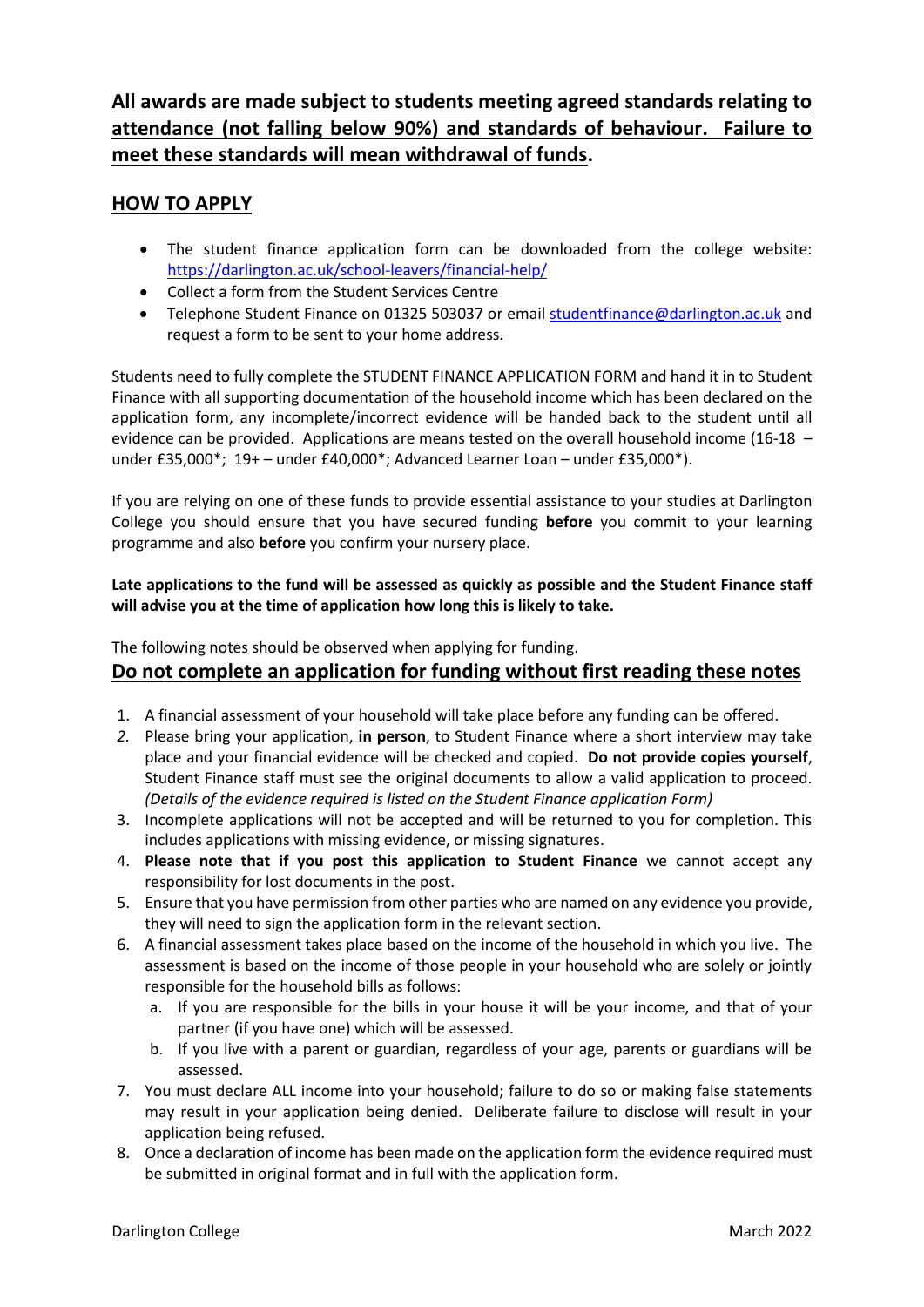- 9. All information given will be treated in the strictest of confidence; however the people who assess your application may in some cases consider that another member of staff needs to be consulted in order to offer you help or advice.
- 10. **The decision notice will be sent to the email address** (or postal address if email address has not been provided) you have given on the form with details of whether or not the funding has been awarded. Once you have the decision notice for funding you can enrol on your chosen programme of study knowing that you have the support you require.
- 11. Your decision notice may contain important information explaining what you need to do in order to receive particular elements of funding, please pay attention to this and follow any instructions included; failure to do so may delay or invalidate your claim.
- 12. If you are unsuccessful in your application you will receive a letter or email informing you of this. Should you wish to query this decision you should contact the Student Finance Team on 01325 503037 or by emailing: [studentfinance@darlington.ac.uk](mailto:studentfinance@darlington.ac.uk)
- 13. **Students who withdraw during their programme MUST return all items purchased for them and may be required to pay back any assistance awarded. Failure to return kits, clothing, bus passes, equipment or books will result in an invoice being raised for the full amount of purchase.**
- 14. All information will be stored to meet the GDPR Regulations.

\* The college retain a small emergency fund from their allocation to support students who face exceptional circumstances during the year that impact on their ability to participate, even though they may not fit the above criteria.

# **USEFUL CONTACT DETAILS**

#### **Darlington College postal address:**

Darlington College (Student Finance) Central Park Haughton Road Darlington DL1 1DR

| <b>College Contacts</b>                                           | <b>Phone number</b> | Email/Website                           |
|-------------------------------------------------------------------|---------------------|-----------------------------------------|
| <b>Student Finance Team</b>                                       | 01325 503037        | studentfinance@darlington.ac.uk         |
| <b>Admissions and Enquiries Team:</b><br>(fee remission enquires) | 01325 503030        | admissionsandenquiries@darlington.ac.uk |
| Guidance Services (HE finance<br>enquiries)                       | 01325 503040        | guidanceservices@darlington.ac.uk       |

| <b>External Contacts</b>                                                         | <b>Phone number</b> | <b>Email/Website</b>                                                                  |
|----------------------------------------------------------------------------------|---------------------|---------------------------------------------------------------------------------------|
| North Yorkshire County Council<br>(students aged 16-18 living in<br>North Yorks) | 01609 780 780       | post16@northyorks.gov.uk<br>www.northyorks.gov.uk/transport-sixth-<br>form-or-college |
| Care to Learn                                                                    | 0800 1218989        | caretolearn@studentbursary.<br>education.gov.uk<br>www.gov.uk/care-to-learn           |
| <b>Advanced Learning Loans</b>                                                   | 0300 100 0607       | www.gov.uk/advanced-learning-loans                                                    |